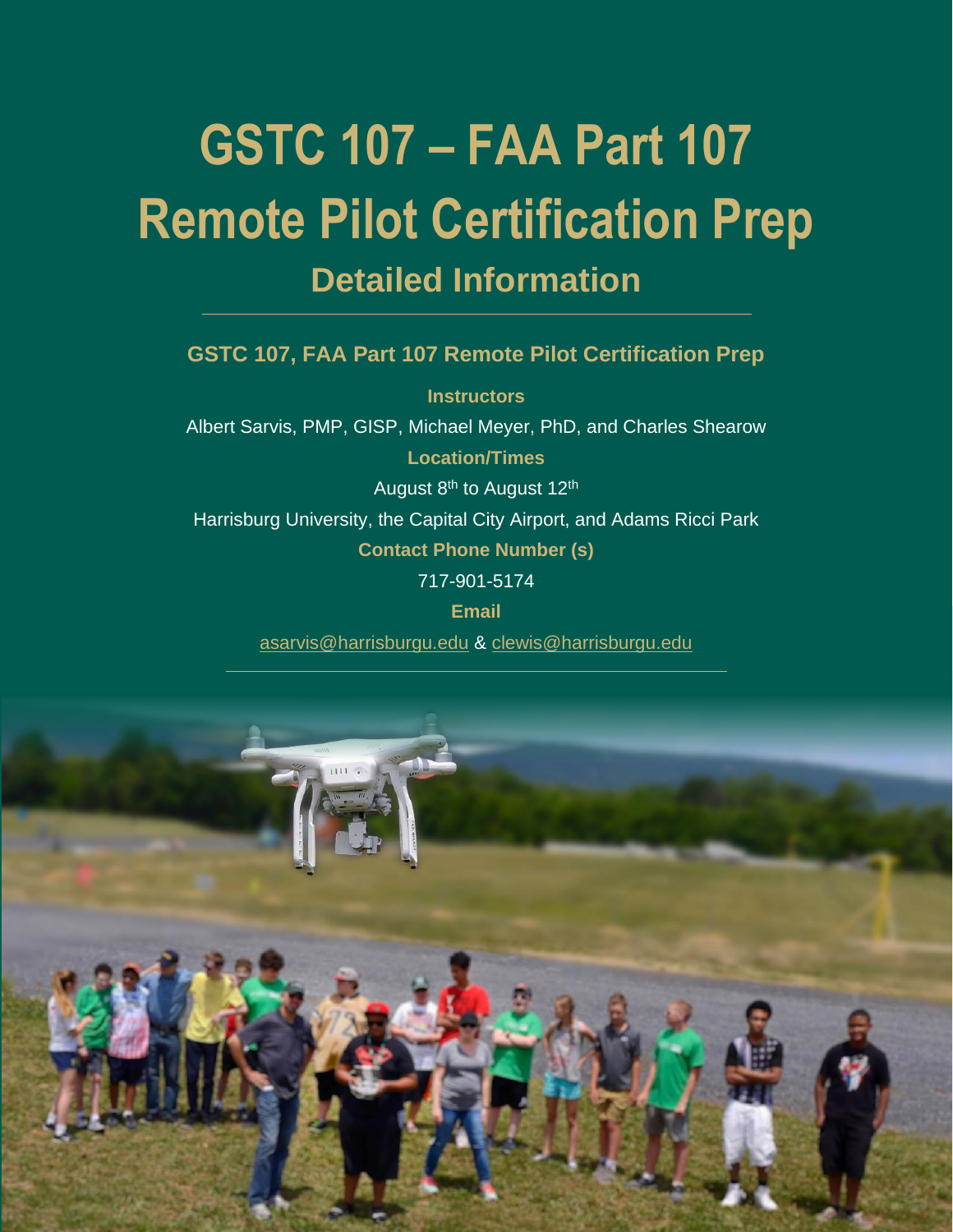# **Highlights**

- ✓ Attending the FAA Part 107 Remote Pilot Certification Prep course is free of charge
- ✓ Receive a DJI Mini 2 Fly More Combo drone to keep at no cost provided through FAA funding
- $\checkmark$  Two free field trips to the following locations:
	- ► The Capital City Airport
	- ► Flight field at Adams Ricci Park
- ✓ FAA Part 107 Exam fee prepaid at the end of the course
- ✓ Teachers earn both approval as College in High School (CiHS) faculty and drone certification\*
- ✓ Students can earn **both college credit** and **drone certification**\*

\*Given the individual (student or teacher) passes the FAA Part 107 Certification Exam

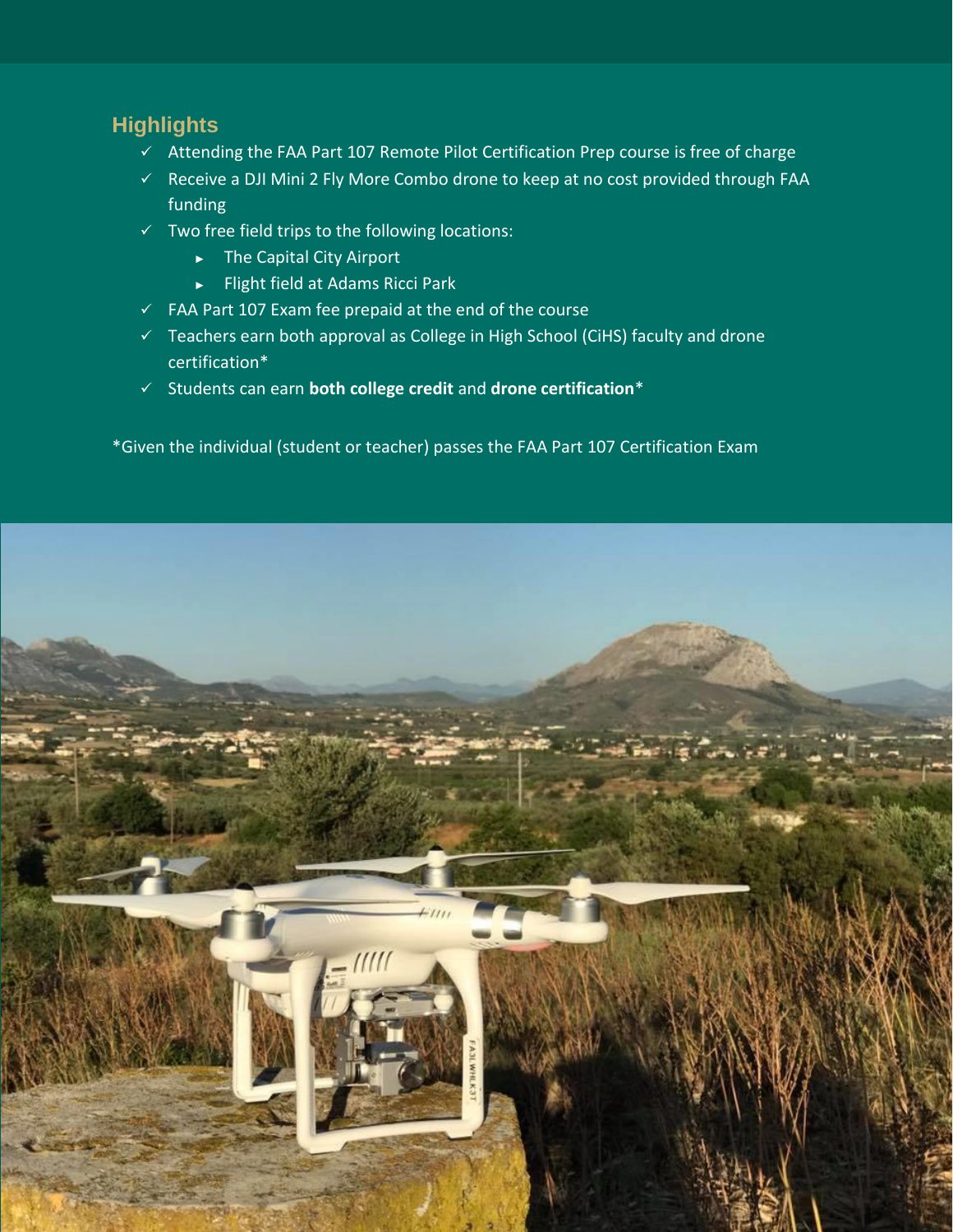## **Description**

This course will contain the content required to pass the FAA exam, which includes topic area modules related to Remote Pilot Certification knowledge and an overview of common Geospatial Technology applications of drones, such as mapping and multi-spectral sensing. Numerous field days will be included to provide hands-on drone flying experiences and piloting principles. It is expected that the students will be prepared to pass the FAA Part 107 Remote Pilot Certification exam at the end of the course. In addition to certification knowledge and geospatial applications, students will be introduced to aspects of starting a drone business and the pathways to careers in manned aircraft and airport operations.

This initial offering will be a Train the Teacher effort to prepare High School Teachers to deliver the content as a College in the High School (CiHS) course for Harrisburg University credits.

#### **Structure**

This course will be conducted in a face-to-face classroom setting with lecture and applied inclass exercises making up much of the class time. One half day, scheduled based on weather, will be conducted in an open Class G airspace facility for drone operations review and an additional half day will be scheduled at Capitol City Airport to review manned aviation and airport operations. Assignments will also be given as homework outside of class time.

## **Learning Outcomes**

**LO 1:** Recall and demonstrate the knowledge to pass the FAA Remote Pilot Certification Exam. **LO 2:** Demonstrate and summarize understanding of sUAS applications and rapidly expanding aviation career opportunities.

**LO 3:** Apply knowledge of FAA standards to develop mission plans and operational guidelines for sUAS.

## **Materials & Requirements**

**Required Text(s):** Remote Pilot Test Prep 2021 (ASA Test Prep Series) Paperback – November 17, 2020

**Recommended Text: Remote Pilot – [sUAS Airman Certification Standards](https://www.faa.gov/training_testing/testing/acs/) (Links to an external site.)** 

**Recommended Readings:** Module specific readings will be made available via Canvas.

**DJI Mini 2 Fly More Combo**: Provided as part of initial course offering through FAA funding.